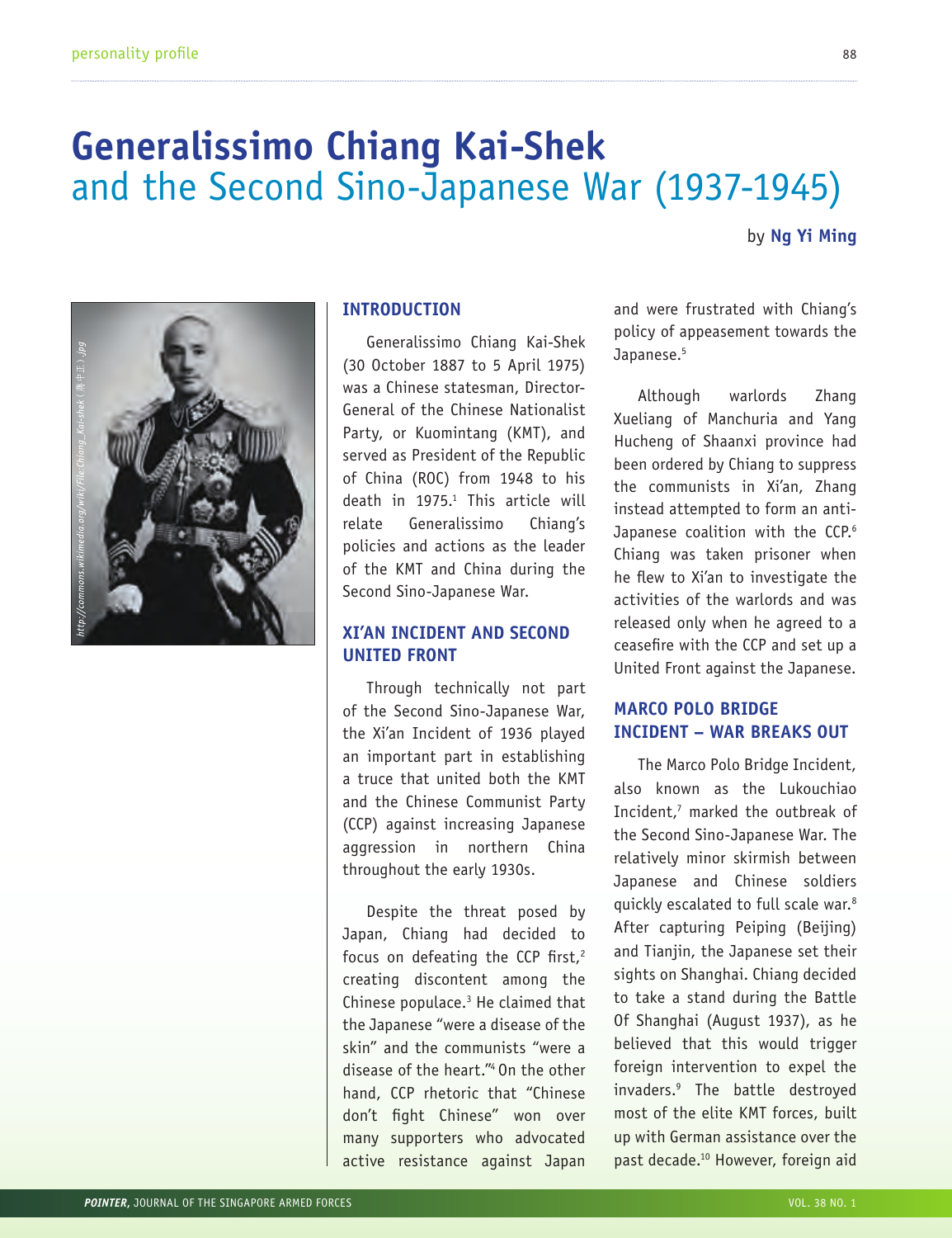

*Chiang Kai Shek, leader of wartime*  China

largely did not materialize: only the Union of Soviet Socialist Republics (USSR) provided assistance to the Chinese. Stalin did not want the Japanese government to conclude that the USSR was a military ally of the ROC, and thus stopped short of providing overt military aid.

As a result of the Second United Front, the CCP reorganised themselves as part of the National Revolutionary Army (NRA) and were assigned to the Eighth Route Army and the New Fourth Army.<sup>11</sup> These two units initially assisted KMT units in engagements such as the Battle of P'ingsing Pass, nominally under the command of Yen Hsishan.12 After his defeat, both units focused on guerilla warfare against the Japanese primarly in northern China till the surrender of the Japanese in 1945.

# **CHUNGKING GOVERNMENT – TRADING SPACE FOR TIME**

After the fall of Shanghai and the subsequent "Rape Of Nanking," Chiang ordered Yu

Dawei to oversee the evacuation of industrial technology, books, gold and other items to Chungking in Sichuan province and set up his military headquarters in the city of Wuhan in 1938.<sup>13</sup> He promulgated the strategy of "trading space for time," which was to delay and exhaust the Japanese through numerous engagements, allowing China time to recover and regain the initiative.<sup>14</sup>

In June 1938, in order to delay the Japanese advance onwards to Wuhan via Zhengzhou, a plan to destroy the dikes of the Yellow River near Zhengzhou was proposed. It was hoped that the Japanese would be deterred from invading through northern China by the resulting floods. Though conscious of the fact that there would be many casualties and refugees, Chiang nevertheless ordered the proposal to proceed; deciding that the strategic benefits outweighed the costs. The waters ravaged numerous provinces and there were almost a million casualties as a result.15 Despite the tremendous sacrifice, the Japanese were able to detour around the floods and captured Wuhan just a few months later in October 1938.16

Following the capture of Wuhan, the fall of Changsha, capital of Hunan province, seemed imminent as the governor of Hunan, Zhang Zhizhong, was told that "Japanese cavalry were within twenty miles" of the city.<sup>17</sup> This report probably contributed to the decision to set the whole city ablaze to deny its resources to the invaders. The official investigation by Chiang

resulted in the execution of three public officials and the sacking of the governor.<sup>18</sup> Ironically, the Japanese were forced to halt well short of the burning city due to logistical problems.<sup>19</sup> Furthermore, the defenders of the city were able to repel three Japanese assaults between 1937 to 1944, only succumbing in August 1944.<sup>20</sup>

After the fall of Wuhan, the ROC government moved to Chungking and the city served as its wartime capital from 1939 until the Japanese surrender in 1945. The wartime ROC government thus became known as the Chungking government.

#### **AMERICAN AID TO CHUNGKING**

With the Japanese attack on Pearl Harbour in Hawaii in December 1941, America joined the war on the side of the Allies. The Americans promised aid to Chungking in the form of loans and matériel, although this was extremely limited since the Japanese had occupied most of China's ports and land routes to Xinjiang from Soviet Central Asia were too remote.<sup>21</sup> The fall of British Burma in 1942 cut the only other land route into China and Chungking could only receive supplies flown in over the Himalayas from Assam, northeastern India, to Yunnan province.<sup>22</sup>

American aid also came with a price; General Joseph W. Stilwell was appointed the Chief of Staff of Chiang's China Theatre, but also as "commander of American forces in the China-Burma-India theatres and supervisor of Lend